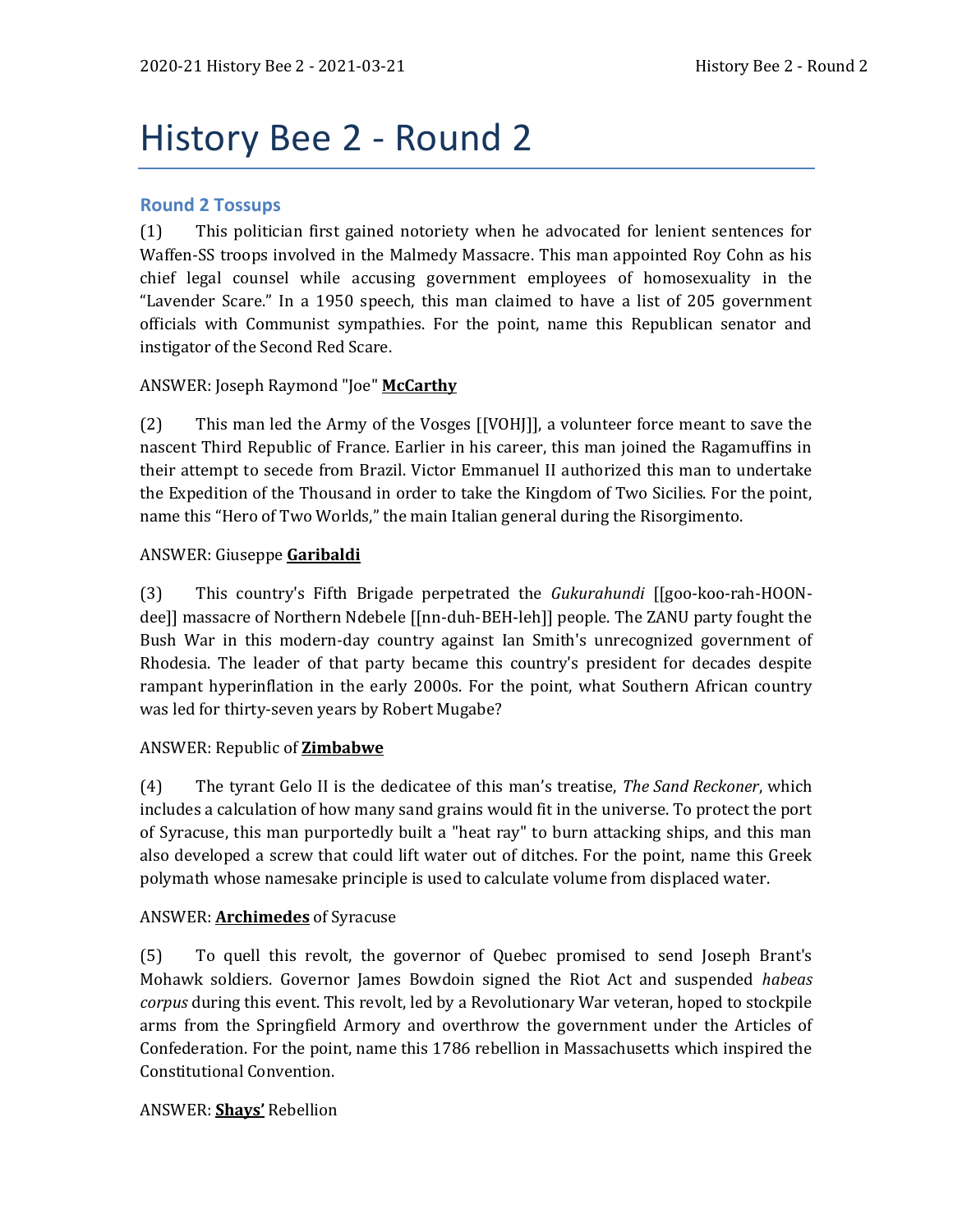(6) This man exiled the mulatto commander Jean-Louis Villatte for openly exhibiting racism against his black troops. Jean Baptiste Brunet [[broo-NEH]] arrested this leader under orders from Charles Leclerc, and deported him to the French Republic. A former ally of this man, Jean-Jacques Dessalines, played a major role in his arrest in the colony of Saint Domingue [[sahn doh-MAHNG]]. For the point, name this revolutionary hero of Haiti.

# ANSWER: Toussaint **Louverture** (accept Toussaint **L'Ouverture** or Toussaint **Breda**)

(7) This event coincided with the Red Guard of Finland overthrowing the White Senate during the Finnish Civil War. The Kadets, led by Alexander Kerensky, had succeeded in the February Revolution months before this one, and failed to hold the Winter Palace from the advancing forces of the Directorate. For the point, name this late-1917 Bolshevik uprising led by Vladimir Lenin.

ANSWER: **October** Revolution (accept **Bolshevik** Revolution before mentioned; accept synonyms for "Revolution" such as "Rebellion" or "Uprising"; prompt on the "Russian Revolution" before mentioned)

(8) A teen in this family was kidnapped and brainwashed by members of the Symbionese Liberation Army in an effort to force the government to release their allies. Another member of this family had his life fictionalized in the Orson Welles film *Citizen Kane*. That businessman from this family competed with Joseph Pulitzer's *New York World* during the Circulation Wars. For the point, give this name of heiress Patti and newspaper magnate William Randolph.

## ANSWER: **Hearst** (accept Patti **Hearst** or William Randolph **Hearst**)

(9) This leader, originally from Thrace, was trained in the *Ludus* of Lentulus Batiatus [[bah-tee-AH-toos]]. Later, this man incited a revolt with Crixus and Oenomaus [[oy-NOHmaus]], which culminated on the slopes of Mount Vesuvius. Pompey the Great defeated this former slave at Senerchia, crucifying his followers along the Appian Way. For the point, name this gladiator who led a revolt of the lower classes in the Third Servile War.

## ANSWER: **Spartacus** (or **Spartakos**)

(10) Future Supreme Court Justice Oliver Ellsworth taught this man law during the Revolutionary War. Alexander Hamilton gave this man a personal loan to move to New York to edit a pro-Federalist newspaper. This man standardized the use of Native American words in the U.S. like the Algonquin word *Skunk* and the Choctaw *Bayou*. For the point, name this author who standardized American English through his namesake dictionary.

## ANSWER: Noah **Webster**, Jr.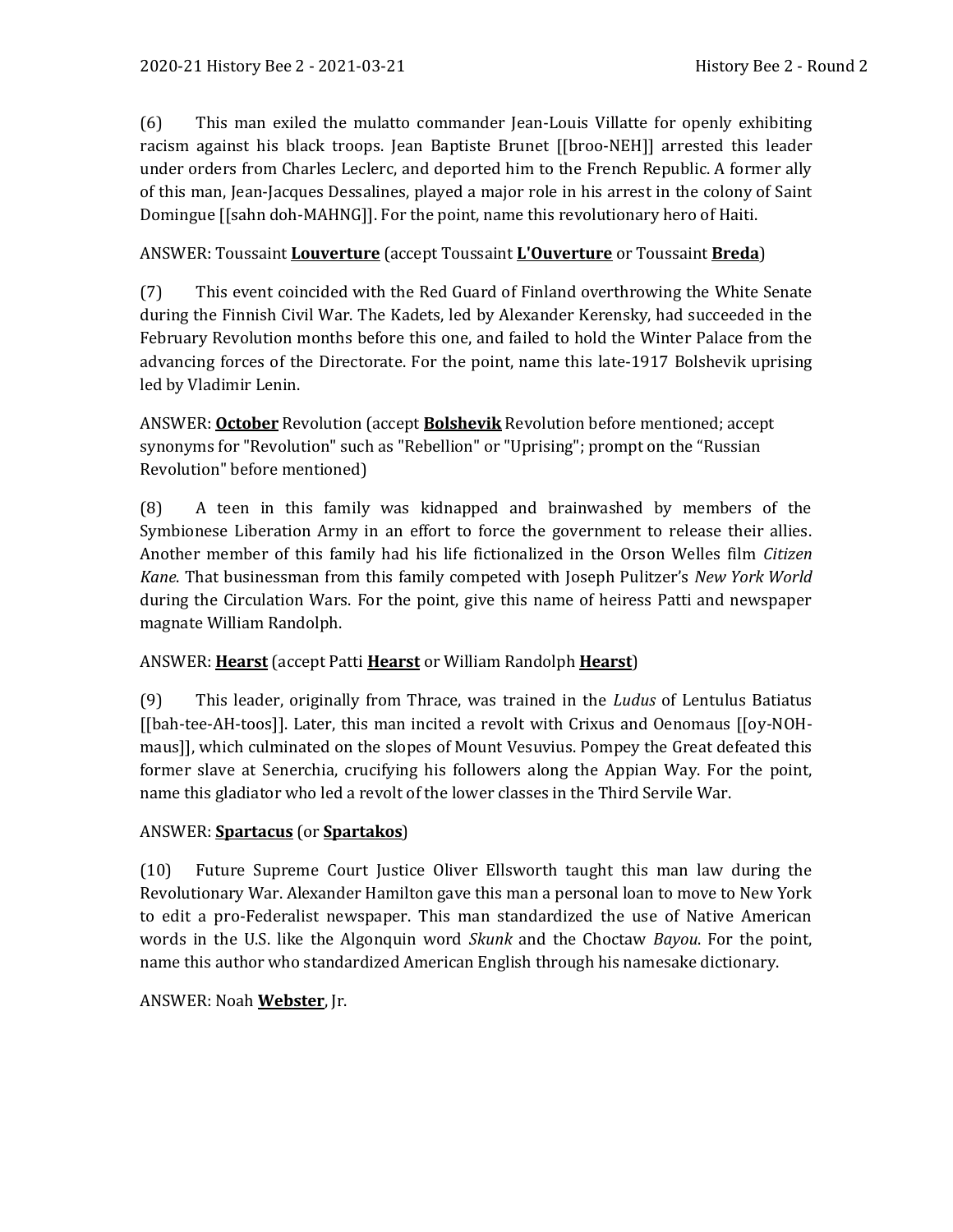(11) This dynasty's Emperor Jing crushed the Rebellion of the Seven States, allowing him to centralize the government around Chang'an. This dynasty's scholars kept records of "Daqin" [[DAH-CHEEN]], or the Roman Empire, whose merchants they encountered via the Silk Road. The Yellow Turban Rebellion destabilized this dynasty, which had earlier succeeded the Qin [[CHIN]] Dynasty. For the point, what ancient dynasty names the majority ethnic group of China?

## ANSWER: **Han** Dynasty (or **Han**chao)

(12) A prominent center for this game was the city of Cantona, which possessed twentyfour courts. A subset of this game called *Batey* developed in the Caribbean. This game's mythological origins lie in two brothers annoying the gods of the underworld of Xibalba [[she-BAHL-bah]]. For the point, name this historical game, possibly invented by the Olmecs, which reached its peak popularity during the Classical Maya period.

#### ANSWER: Mesoamerican **Ball Game** (accept Mayan **Ball Game**)

(13) This man was exiled for caning William Stanbery after Stanbery accused him of bribing Andrew Jackson. In 1860, this politician lost the presidential nomination for the Constitutional Union Party to John Bell. This man defeated Stephen F. Austin in an 1836 presidential election in one future U.S. state. For the point, name this first president of the Lone Star Republic, the namesake of the most populous city in Texas.

#### ANSWER: Samuel "Sam" **Houston**

(14) A poem by this man popularized the legend of the Ukrainian Ivan Mazepa, who deserted the Russian Army for Sweden. Later on, this writer developed sepsis during the siege of Lepanto. This poet's *Hebrew Melodies*, which he claimed dated back to the building of the Temple of Jerusalem, contains the work "She Walks in Beauty." For the point, name this father of Ada Lovelace and author of *Don Juan* [[JOO-ahn]] who died from fever while fighting in the Greek War of Independence.

#### ANSWER: Lord **Byron** (or George Gordon **Byron**, 6th Baron Byron)

(15) This country suffered the failed Gestok coup, and its first leader attempted to blend nationalism, religion, and communism into "Guided Democracy." That leader of this country, Sukarno, was succeeded by a long-time dictator who invaded and occupied East Timor, Suharto. This country achieved independence from the Netherlands, which had once governed from Batavia. For the point, name this island nation, the largest Muslim-majority country on Earth.

#### ANSWER: Republic of **Indonesia** (or Republik **Indonesia**)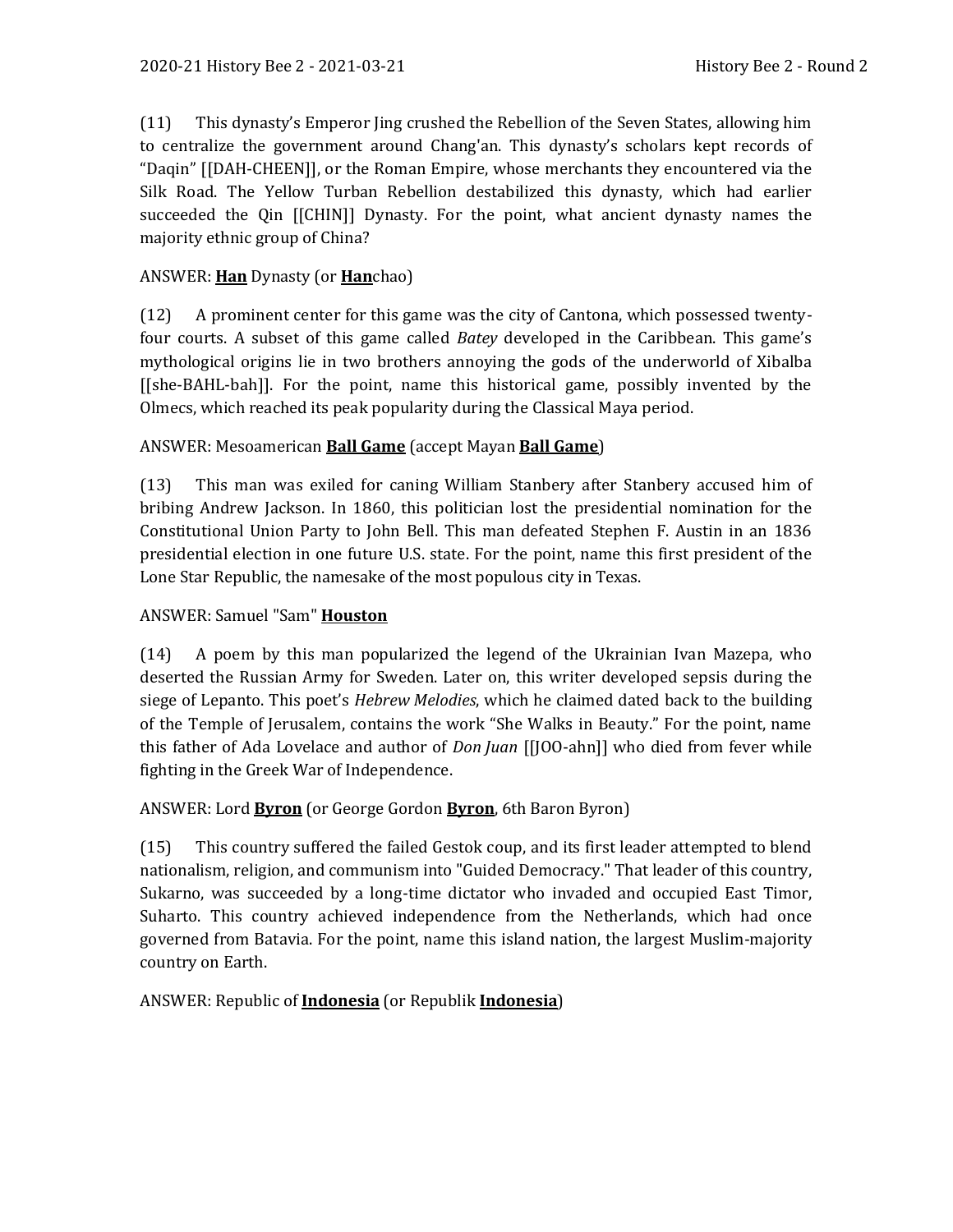(16) Jehuda Cresques [[yeh-HOO-dah KRESK]], a Majorcan [[mah-YOHR-kun]] *converso*, managed this man's observatory in Sagres [[SAH-grehs]]. This man deployed Gil Eannes from Algarve to cross the once impassable Cape Bojador [[BOH-hah-dohr]]. This man convinced his father, João [[JOE-ow]] of Aviz, to conquer Ceuta [[SYOO-tuh]] in order to connect to the Saharan trade network. For the point, name this Portuguese patron of exploration, a 15th century prince.

# ANSWER: Prince **Henry the Navigator** (accept **Henrique the Navigator** or Infante Dom **Henrique, o Navegador** )

(17) Depicting this disaster, sculptor Karl Goetz [[GETZ]] minted satirical medals with the motto "No Contraband." This wartime disaster off the coast of Ireland occurred during the first period of unrestricted submarine warfare. The death of 128 Americans in this disaster led to the American public turning against the German war effort and supporting entry into World War One. For the point, name this event, the sinking of a British ocean liner by German U-boats.

# ANSWER: Sinking of the RMS *Lusitania*

(18) This painting followed the creation of *La Disputa* and *Parnassus*, and depicts Heraclitus in the classic "Thinker" pose. This artwork used the likeness of Italian architect Bramante to represent the mathematician Euclid. Found in the Apostolic Palace, this piece depicts Diogenes [[dai-AH-jeh-nees]] reclining on the steps below two Socratic philosophers mid-debate. For the point, name this Raphael fresco depicting Greek and Near-East philosophers including Plato and Aristotle.

# ANSWER: *The School of Athens* (or *Scuola di Atene*)

(19) This sect's so-called "Napoleon of Temperance," Neal Dow, served as mayor of Portland, Maine, in the 1850s. This religious sect, which emphasizes the "Inner Light," allowed women to minister as early as the 17th century. Charles II owed a debt to William Penn, allowing the creation of a safe haven for these people in the New World. For the point, name this sect of Christianity, founded by George Fox and known for their pacifism and abolitionism.

# ANSWER: **Quaker**s (accept Society of **Friend**s; prompt on Christianity)

(20) A merchant named Skipper Clement incited peasants in Vendsyssel [vend-SEE-sehl]] in this kingdom during the Count's Feud. Margaret I of this kingdom married Haakon VI, forming the Kalmar Union with its neighbor. That union gave this kingdom control of the Faroe Islands and Iceland, alongside its colonies in St. Thomas, St. John, and Greenland. For the point, name this Scandinavian kingdom which as been ruled by many kings named Christian.

# ANSWER: Kingdom of **Denmark** (or Kongeriget **Danmark**)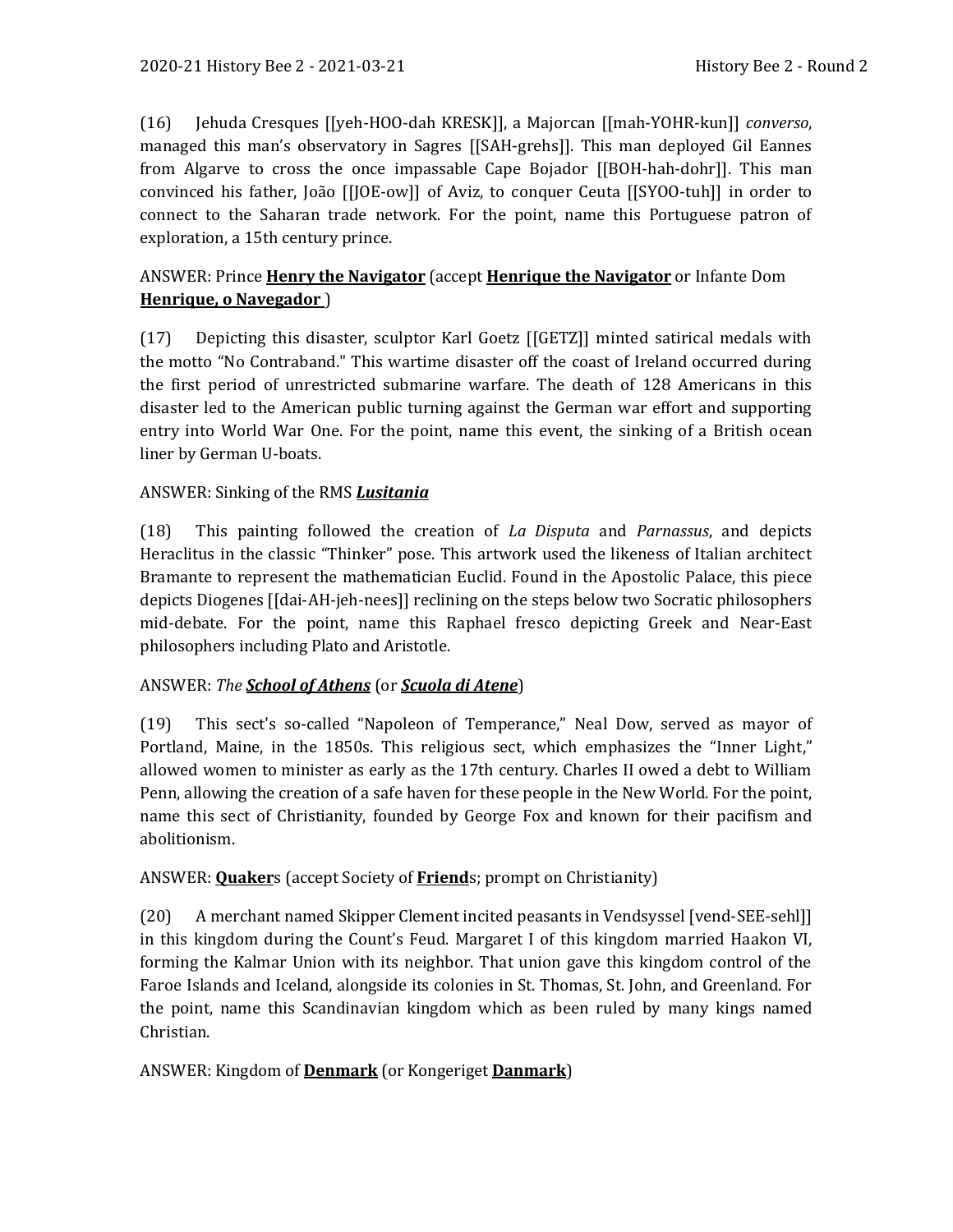(21) *Flemming v. Nestor* noted that recipients of this program do not have a contractual right to benefits. Frances Perkins was asked by Senator Thomas Gore if this program is "a teeny-weeny bit of socialism?" This Depression-era program has been called the government's "third rail" for being politically impossible to cut back or challenge. For the point, name this government program which gives money to people after they retire.

# ANSWER: **Social Security** (accept **Old-Age, Survivors, and Disability Insurance** or **OASDI**)

(22) This region's namesake khanate, led by Kuchum Khan, collapsed after the Battle of Chuvash Cape. Tremors across the world were felt when a massive explosion occurred in this region, known as the Tunguska event. Alexander Solzhenitzyn [[sohl-zhuh-NEET-sin]] wrote an account of his time in a prison camp in this region, *The Gulag Archipelago*. For the point, name this vast, sparse region east of the Ural Mountains in Russia.

# ANSWER: **Siberia** (accept **Sibir** Khanate)

(23) The first major battle of this campaign occurred at Griswoldville, when a detachment of Joseph Wheeler's cavalry engaged the forces of Charles Walcutt. This "Scorched Earth" campaign, led by a Union general, included the use of the leader's namesake "neck ties" to destroy the South's railway infrastructure. For the point, name this military campaign by a namesake general and friend of Ulysses Grant from Atlanta to Savannah, Georgia.

# ANSWER: William Tecumseh **Sherman**'s **March** to the Sea (accept **Savannah** Campaign before mentioned)

(24) During this campaign, the Dowding System was developed to quickly relay information from radar to ground forces. This battle was deemed essential for the future success of Operation Sea Lion. Failure to succeed in this battle led one side to commit exclusively to nighttime attacks, known as "The Blitz." For the point, name this campaign for air superiority by the Luftwaffe [[LOOFT-vah-fuh]] over the namesake island.

# ANSWER: Battle of **Britain** (or Die Luftschlacht um **England**; prompt on "The Blitz" before mentioned)

(25) This lawyer's first major case was defending four Black men who were coerced into a criminal confession by Broward County sheriffs. This lawyer, who served as Chief Counsel for the NAACP, successfully argued in front of the Supreme Court in *Brown v. Board of Education*. This Lyndon B. Johnson-appointed judge later had his seat passed to textualist conservative Clarence Thomas. For the point, name this first African-American Justice on the Supreme Court.

# ANSWER: **T**hurgood **Marshall**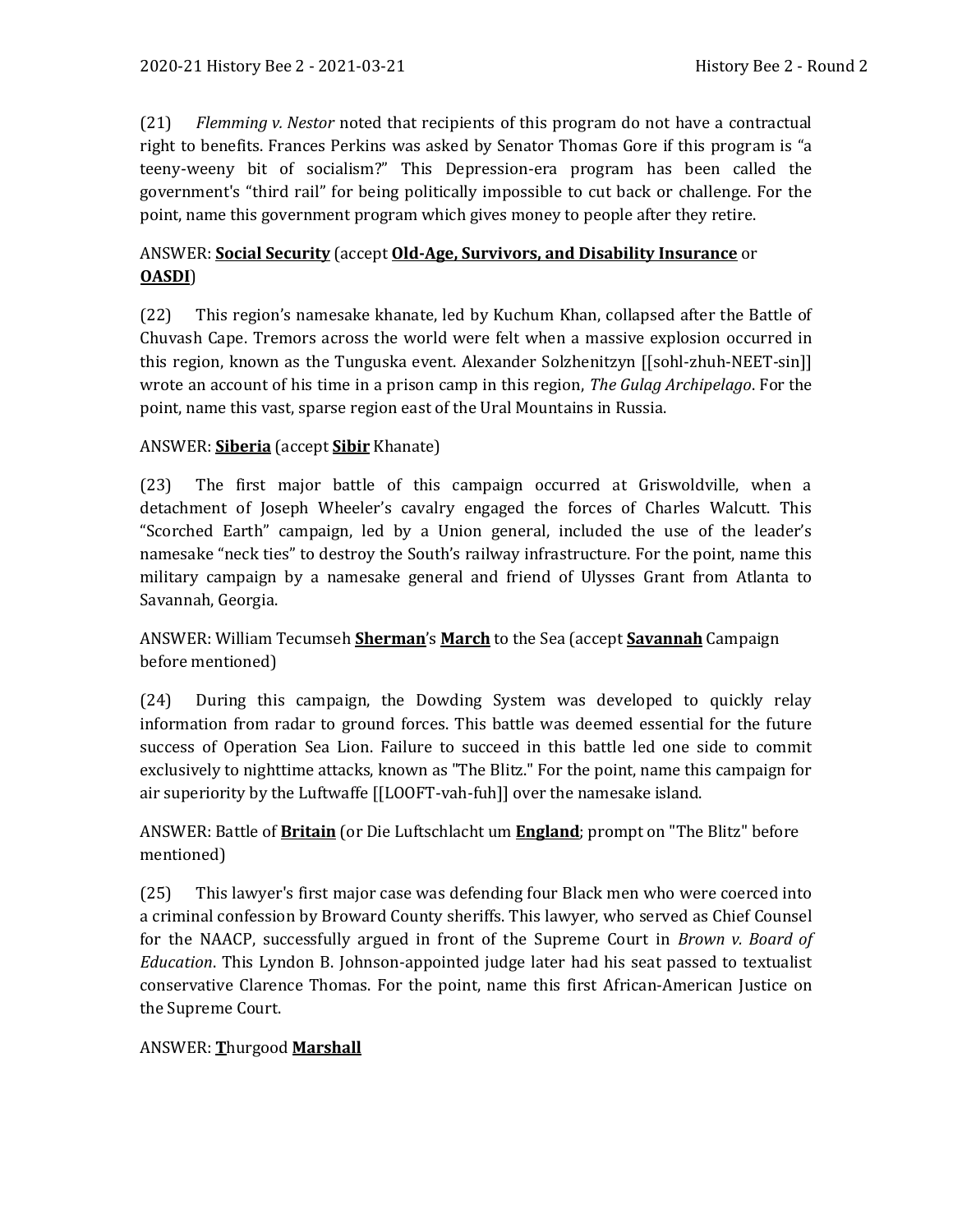(26) Scottish noblewoman Frances Erskine Inglis wrote a travelogue about her visit to this man's estate following his rise after the Pastry War. This man was deposed from the presidency due to his poor negotiations for the Gadsden Purchase. This leader, who held a state funeral for his amputated leg, successfully captured the Alamo from rebelling Texans. For the point, name this nineteenth century *caudillo* [[kaw-DEE-yoh]] who lost the Mexican-American War.

# ANSWER: Antonio López de **Santa Anna**

(27) Nelson Miles used Ft. Huachuca [[hwah-CHOO-kah]] in this state as his base while trying to capture Geronimo. A super-dreadnought with this name had its magazine hit by Japanese Zeros during the Pearl Harbor attacks, killing over a thousand servicemen. Father Kino worked in the southern part of this state, which was added to it in the 1853 Gadsden Purchase. For the point, name this Southwestern state, the 48th admitted to the Union.

## ANSWER: **Arizona** (accept USS *Arizona*)

(28) Agents of this man killed his half-brother with a nerve agent in Kuala Lumpur Airport while he was traveling abroad. This man's regime tortured American student Otto Warmbier after he was accused of stealing a propaganda poster. With Moon Jae-In, this leader signed the Panmunjom Declaration with the intention of formally ending the Korean War. "Assuming his highest office in 2011, for the point, who is this Supreme Leader of North Korea?"

## ANSWER: **Kim Jong-Un**

(29) This event began near a Customs House after Edward Garrick, a local wigmaker's assistant, called out a soldier for failing to pay his debt. Josiah Quincy II and John Adams defended the commander of one side of this event, Thomas Preston, arguing that his men had committed manslaughter. This event's first casualty was a Black longshoreman named Crispus Attucks. For the point, name this killing of colonial agitators in the capital of the Province of Massachusetts Bay.

## ANSWER: **Boston Massacre**

(30) Originally built during the Hundred Years' War, this structure was fought over during a major battle of the Fronde rebellion. Thomas Jefferson donated 60 francs to the widow of men who died in a skirmish at this site. The dismissal of liberal Jacques Necker by Louis XVI led to the Third Estate taking control of this prison. For the point, name this French political prison stormed by revolutionaries in 1789.

## ANSWER: **Bastille** Saint-Antoine